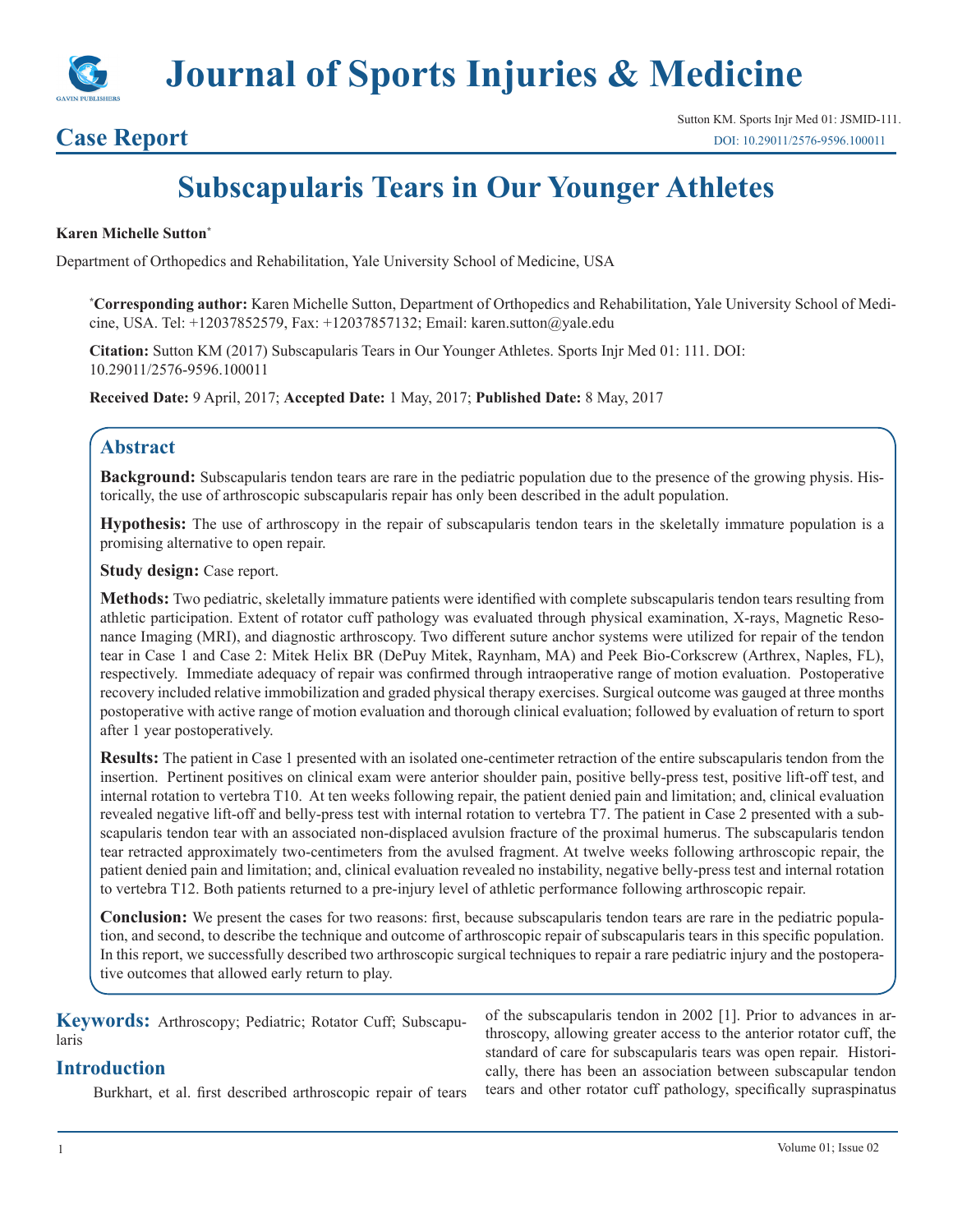and infraspinatus tears. In fact, isolated subscapularis tendon tears are quite infrequent, occurring in approximately 3.0% to 4.9% of all arthroscopic rotator cuff repairs [2,3].

Most rotator cuff tears occur in adults. Pediatric rotator cuff tears are estimated to account for 1.0% of all rotator cuff tears [4]. When pediatric shoulder injuries occur, they are often the result of pathology other than rotator cuff tears: physeal disruption, proximal humerus fractures, or injury to the supporting soft tissue of the shoulder such as the labrum [5]. The low incidence of pediatric rotator cuff tears can be attributed to the presence of an open growth plate and relatively strong cuff tendon.

As a result of the rarity of this injury, we report the cases of two pediatric patients who presented with shoulder pain after sustaining traumatic injuries in sports participation. Subsequent clinical and radiological workup revealed isolated subscapularis tendon ruptures. We discuss the management, arthroscopic technique, and rehabilitation protocol used which led to optimal outcomes for both patients.

#### **Case 1**

The first case presented is that of a 14-year-old, skeletally immature boy who sustained a left shoulder injury playing football. As he fell to the ground, another player landed on his left shoulder resulting in forceful abduction and external rotation. There was no dislocation. Pertinent clinical exam findings included anterior shoulder pain, positive lift-off test, and a positive belly-press test. There were no impingement nor apprehension signs. Range of motion on exam revealed forward flexion from 0 to 130-degrees in the scapular plane, abduction 0 to 90-degrees, external rotation 0 to 45-degrees, and internal rotation to vertebra T10. Despite appropriate physical therapy with range of motion and strengthening exercises, the patient continued to report pain and weakness affecting the shoulder. A MRI arthrogram was performed revealing a subscapularis tear with 1 centimeter of tendon retraction from its insertion (Figure 1) and the long head of the biceps tendon positioned anatomically in the bicipital groove. No other shoulder pathology was demonstrated.



Figure 1: Case 1. MRI, Axial T1, Showing Isolated Subscapularis Tendon Tear of the Left Shoulder Measuring 13.4-Mm.

Arthroscopic repair of the subscapularis tendon injury was performed six weeks after the presenting injury. Beach chair position and the Spider arm positioner (Smith and Nephew) were utilized to facilitate extremity manipulation. Diagnostic arthroscopy of the left shoulder confirmed an isolated subscapularis tendon rupture (Figure 2) using the posterolateral portal. The long head of the biceps tendon was left intact. The anterior portal was positioned slightly medial to the acromioclavicular joint using a 6.5-mm trocar; and, the accessory anterolateral portal was created at the anterolateral corner of the acromion using a 5.5-mm trocar.



**Figure 2:** Case 1. Diagnostic Arthroscopy Confirming Isolated Left Subscapularis Tendon Tear.

A traction suture was placed into the tendon and brought out laterally. The footprint and sub coracoid space were debrided with a 4.5-mm shaver. A release of the tendon was performed allowing the tendon to rest on the footprint. A double-loaded Mitek Helix BR anchor (DePuy Mitek, Raynham, MA) was introduced into the lesser tuberosity. The sutures were brought through the tendon using horizontal mattress technique. The tendon was reduced to the lesser tuberosity with appropriate tension (Figure 3). Adequacy of fixation was confirmed as the shoulder was brought through a full range of motion, including internal and external rotation.



**Figure 3:** Case 1. Arthroscopic repair of left subscapularis tendon tear with double-loaded Mitek Helix BR anchor (Depuy Mitek, Raynham, MA).

Postoperative physical therapy was approached in a graded fashion: first, pendulum exercises for two weeks; second, passive and active assisted range of motion with restricted external rotation at two weeks; and third, active range of motion exercises at six weeks. At three months, the patient reported neither pain nor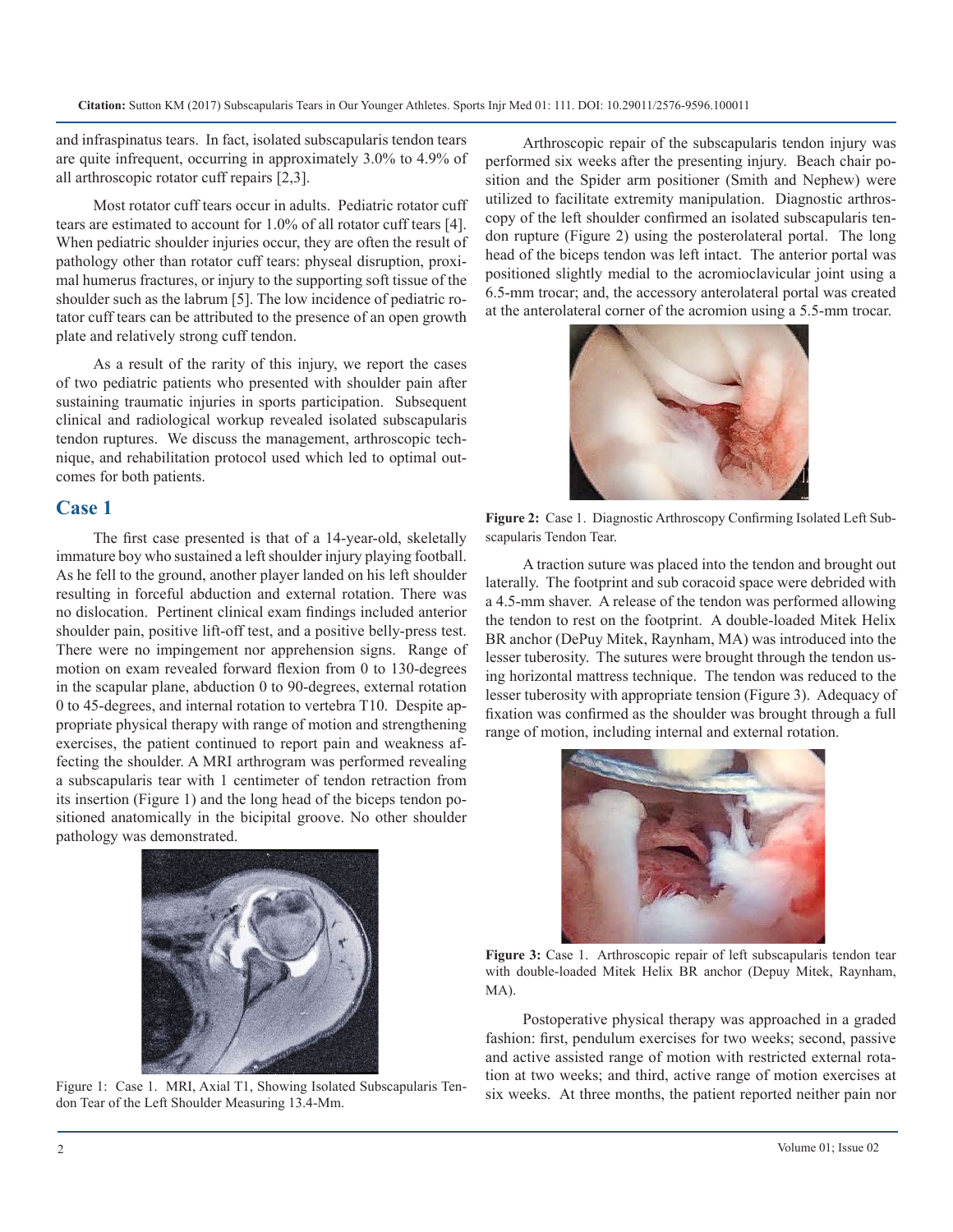limitation. His subjective shoulder value at that time was 95%. Range of motion on examination revealed forward flexion 0 to 170-degrees, external rotation 0 to 50-degrees, and internal rotation to vertebra T7. Lift-off and belly-press test were negative. The patient returned to contact sports one month later, including football. At one-year follow-up, he was participating in all of his pre-injury athletic activities at full capacity.

#### **Case 2**

The second case presented is that of a 12-year-old skeletally immature athlete who injured his right shoulder during a lacrosse game. Clinical and radiographic evaluation revealed a nondisplaced right proximal humerus fracture with an associated subscapularis tendon rupture (Figure 4).



**Figure 4:** Case 2. MRI (Axial, T2 Fat-Suppressed) Showing Right Subscapularis Tendon Tear with Non-Displaced Avulsion Fracture of the Lesser Tubercle.

Arthroscopic repair of the shoulder pathology was performed in beach chair position and using the Spider arm positioner to facilitate extremity manipulation. Diagnostic arthroscopy of the affected shoulder revealed no other pathology within the glenohumeral joint. The sub coracoid space was debrided to allow for adequate visualization of the subscapularis tendon. Significant scar tissue was noted at the insertion of the subscapularis tendon. Further debridement of the tendon revealed that the ruptured tendon had retracted infero-medially approximately two centimeters; and, the inferior portion of the tendon was partially intact. The long head of the biceps tendon was positioned anatomically in the bicipital groove. Two anterior portals were placed in the rotator interval. A double-loaded 4.5-mm Peek Bio-Corkscrew suture anchor (Arthrex, Naples, FL) was placed at the inferior aspect of the subscapularis footprint on the lesser tuberosity. The ruptured tendon was anchored with horizontal mattress technique. A second Peek Bio-Corkscrew anchor was placed at the superior portion of the subscapularis footprint on the lesser tuberosity. Sutures were passed in simple fashion to anchor the ruptured tendon. The long head of the biceps tendon was left intact. Direct arthroscopic visualization and intra-operative fluoroscopy were used to confirm adequacy of repair, proper placement of suture anchors, and reduction of the fracture site. The patient was immobilized in a sling for one week postoperatively.

Postoperative physical therapy started at one week with passive protected range of motion with limited external rotation. Active range of motion began one month postoperative. Range of motion on examination at ten weeks postoperative revealed forward flexion 0 to 170-degrees, external rotation 0 to 70-degrees, and internal rotation to vertebra T12. No instability was apparent and belly-press test was negative. At one-year follow-up, the patient returned to all pre-injury athletic activities, including lacrosse.

#### **Discussion**

Shoulder injuries in pediatric athletes are not uncommon; and, injuries are often the result of trauma or overuse. However, rotator cuff injuries are not common in the pediatric population. The subset of rotator cuff injuries presented in this report, subscapularis tendon tears, are infrequent and represent approximately 2% to 7% of all rotator cuff tears [6].

Pediatric rotator cuff tears in the skeletally immature child are rare due to the presence of the growing physis. Under mechanisms that would result in adult rotator cuff tears, it is the physis that is more likely to fail instead of the surrounding soft tissue support due to mismatches in strength and elasticity [7,8]. Furthermore, when pediatric rotator cuff injuries occur, it is often accompanied by an avulsion fracture at the osseous insertion. Therefore, a diagnosis of an isolated subscapularis injury without bone avulsion may be missed without a history of anterior dislocation or adequate radiographic evaluation [9].

In 2002, Burkhart described a technique for arthroscopic repair of subscapularis tendon tears in adults [1]. There are few reports of arthroscopic repair of subscapularis tendon tears in the pediatric population. Kreuz, et al. found that the best prognosis in the adult population with subscapularis tendon tears with or without concomitant supraspinatus tears was with early repair [10]. Garrigues, et al. arrived at a similar conclusion in the pediatric population [11]. Thus, early diagnosis and treatment is paramount to ensure long-term functional recovery.

Historically, shoulder arthroscopy was difficult in the pediatric and adolescent population due to larger equipment and poor long-term data [12]. However, advances in the field of arthroscopy have created an alternative to open rotator cuff repair in the skeletally immature. In the skeletally immature athlete, arthroscopy can result in more rapid return to pre-injury performance, and thus, earlier return to play [13]. It is important to note that arthroscopy in this age population can be more challenging due to the smaller space with and using arthroscopic equipment sized for the adult population. Also, in this age group, it is important to consider leaving the long head of the biceps tendon intact to allow for maintenance of dynamic stabilization of the shoulder. Typically, in the adult population, a subscapularis repair would include a biceps tenodesis or tenotomy as the long head of the biceps tendon is usually subluxed [14].